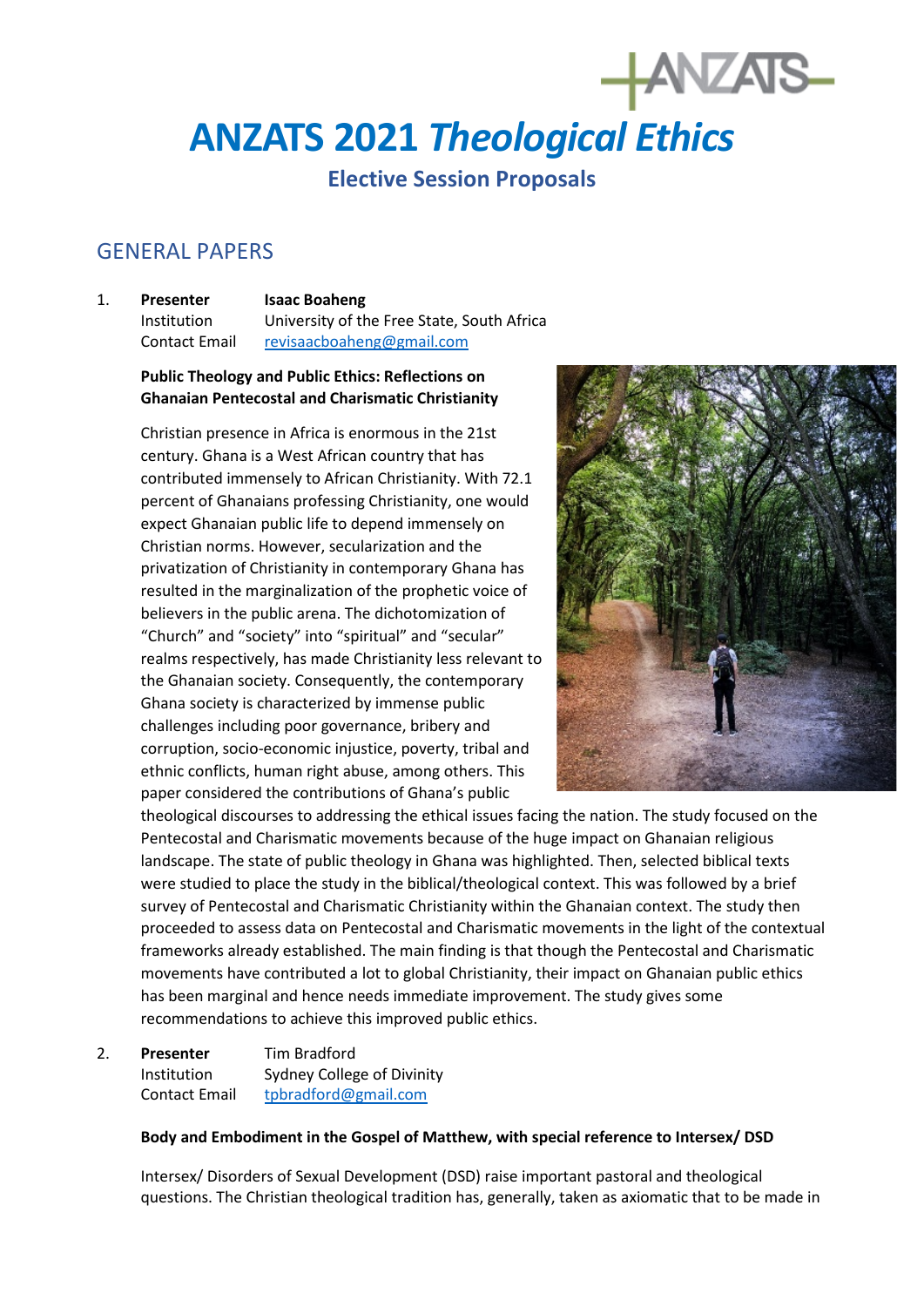the image of God is to be embodied as either male or female. After all, "Male and female, He created them" (Genesis 1.27). Yet the ambiguity of Intersexed bodies raises significant questions about this axiom. While the growing theological literature on Intersex/ DSD clarifies aspects of a theology of the body, significant challenges are raised for our understanding of sex and gender. This paper seeks to contribute to the growing theological literature on Intersex/ DSD by bringing these challenges into critical conversation with the Gospel of Matthew.

3. **Presenter** Tom Brennen Institution Lakeside College, Pakenham, Victoria Contact Email

# **The Creation Theology of Martin Luther and Its Relevance as Christians Engage in God's Mandate to Love our Neighbours**

A popular refrain claims that the reformer Martin Luther had little interest in his theology reforming anything outside the Catholic Church of the 1500s. However, a closer reading of his works clearly brings to the surface necessary practical actions that believers of all stations should undertake. These actions lead to a more equitable and just society both in the 1500s and today. Luther's creation theology provides a unique lens that gives helpful guidance to the believer as they seek to live lives in service to God and neighbour. This paper highlights the unique nature of Luther's creation theology, discusses the impact of this theology in believers' lives, and suggests how the underlying principles contained therein may enhance the broader work of the modern Christian church as it engages in social justice activity.

4. **Presenter** Grant Buchanan Institution Alpha Crucis Contact Email

# **The Justice of God and the Church: Theological Ethics in Conversation with the Apostle Paul and Michael Gorman**

Michael Gorman, in his recent book *Becoming the Gospel: Paul, Participation, and Mission*, argues that "the cross of Christ reveals a missional, justifying, justice-making God and creates a missional, justified, justice-making people." Gorman rightly asserts that the church as God's gathered people is not to be something that merely experiences and receives God's righteousness/justice. Instead, through faithful witness of the divine mission to the world, the church participates in God's justice and becomes "a faithful embodiment of it." In this paper I will, firstly, interact with Gorman's thesis and explore some of the linguistic and thematic aspects of justice found in selected passages in Galatians, Romans and 2 Corinthians that encourage such a reading. Secondly, I will consider practical ways that Pentecostal churches in Australia might embody and express a faithful justicemaking ethos.

5. **Presenter** Samuel Curkpatrick Institution Sir Zelman Cowan School of Music, Monash University Contact Email samuel curkpatrick@hotmail.com

#### **Ethical Commitment and Virtual Reality: Giving Impetus to Eagleton's Materialist Vision**

For literary theorist Terry Eagleton, ethical action begins with the recognition of shared material fragility, a view which aligns with his interpretation of Christian faith as a material practice – of 'feeding the hungry and tending the sick.' For Eagleton, Christian faith provides a necessary counterpoint to imaginary and symbolic approaches to ethics, which might aptly be illustrated by the curated identities and interactions of social media. In contrast to this virtual world, a Christian ethic requires tangible actions that exceed obligations of law and perceptions of decorum. Such an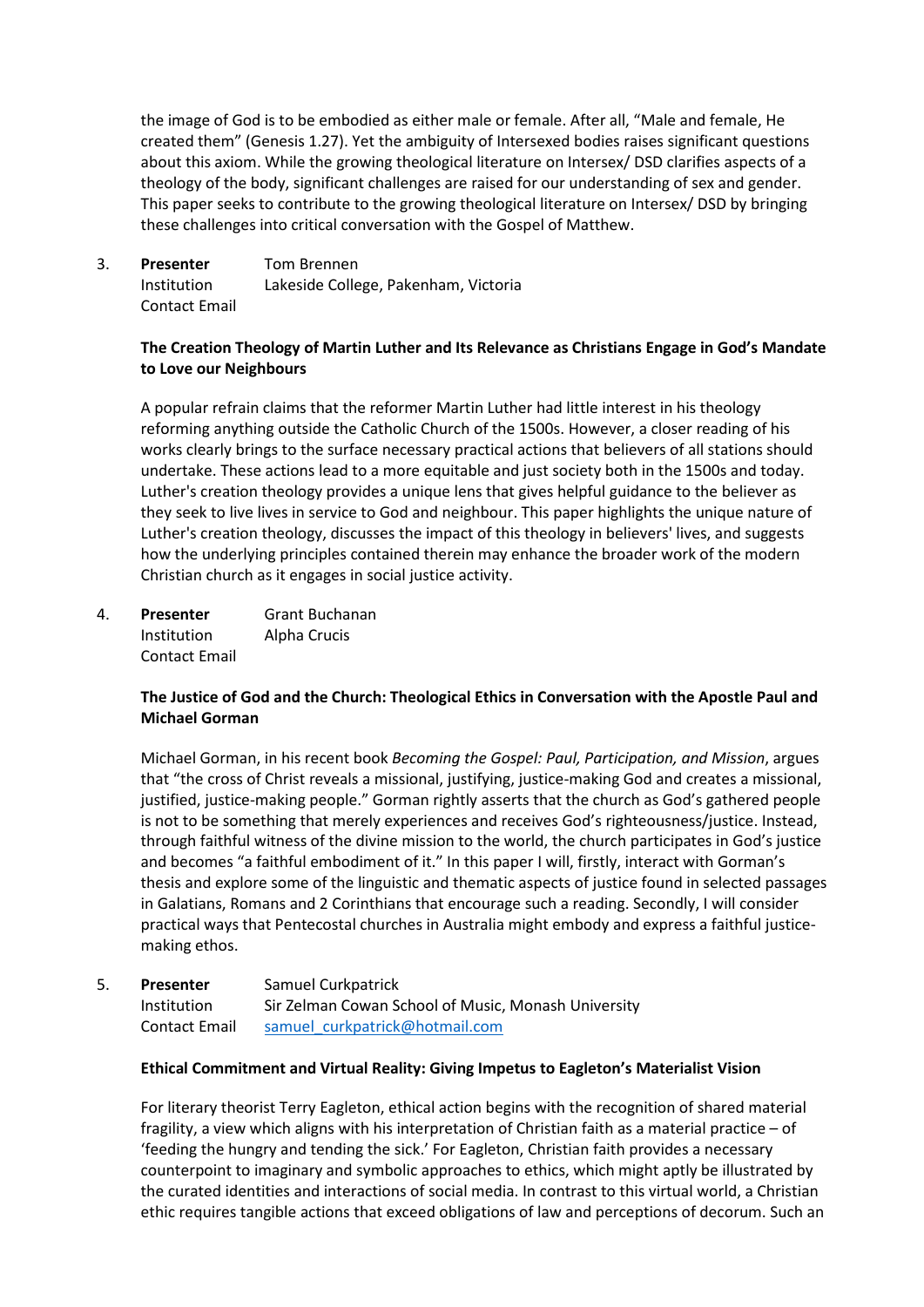ethic entails personal risk and loss. Epitomising this approach to ethics, Eagleton understands the cross as ironic, a self-negating sign that subverts the economy of religious, cultural and political discourse on human flourishing; the gratuitousness of Jesus' sacrifice is the ultimate transgression of this symbolic order that inaugurates the 'unimaginably avant-garde reality of the kingdom of God.' While this view underscores the creativity of love that surpasses ethical mores and expectations, the future that kenotic self-loss opens toward remains wholly elusive, known only in transgression rather than by affirmation. That is, what seems to count for Eagleton is the negation of present experience and human brokenness as an ironic sign of renewal, rather than the radically new possibilities of God manifest in Christ, encountered amid human suffering and loss. For Christian faith, feeding the hungry and tending the sick is radical that reveals the character of Christ presently, rather than a virtual performance of an imagined beyond.

# 6. **Presenter** Caleb Day Institution Durham University; Lindisfarne College of Theology Contact Email [caleb.m.day@durham.ac.uk](mailto:caleb.m.day@durham.ac.uk)

# **Touchstones of Evangelical Ethics**

In this paper I introduce a schema I am developing to illuminate evangelical theological ethics. Many social scientists and theologians have helpfully analysed evangelical Christianity, often focused on defining evangelicalism across history. My schema is designed for aiding understanding of evangelical theological ethics now. It focuses specifically on ethical topics and on evangelicals in the present day. In the first section, I outline this schema and how it relates to those of other scholars. My schema comprises four 'touchstones' or important theological-ethical focuses for evangelicals: 'Trust and Obey', God's transcendent will as the central source of ethics; 'Follow me', discipleship on the way of the Cross in hope of resurrection; 'Not of this world', ethical distinction from dominant moralities in the social context; and 'The least of these', compassion and social action for the vulnerable. I argue that these touchstones importantly shape how evangelicals practice and articulate theological ethics, alongside topic-specific resources and influences.

In the second section, I begin to use the schema to illuminate one particular intra-evangelical theological-ethical debate. I am developing this schema as part of research surveying, analysing, and evaluating evangelical theological-ethical statements on homosexuality. I therefore read some key arguments from non-affirming and affirming evangelicals through this schema, using it to deepen understanding of important theological-ethical methodological features (explicit or implicit), points of disagreement between evangelicals, and tensions within particular arguments. I will appreciate thoughts and advice from attendees about how to further develop this schema, either generally or as applied to this specific topic.

7. **Presenter** Jill Firth Institution Ridley College Contact Email [j.firth@ridley.edu.au](mailto:j.firth@ridley.edu.au)

#### **Reframing Jeremiah: Myopia, Dystopia, Heterotopia, Utopia**

The Book of Jeremiah engages in diverse rhetorical moves to clarify its message of warning and grace. Identifying separate rhetorical moves eases some proposed narratives (e.g., by O'Connor, Scholz) of God's violence. Drawing on Genette and Foucalt, I identify caricature and heterotopia in Jeremiah, in addition to the dystopia and utopia utilised by Smend, O'Connor and Carvalho. Confronting Israel's myopia, the book opens with bold caricature of past and present evils (2–3), featuring gender reversal. Chapters 4–13 shift from present to future time, and from marital imagery to daughter imagery (1. ציון בת) I suggest that this section is not a prophecy of coming events, but an irreal (Orwell) dystopic vision of future war and suffering, seeking to avoid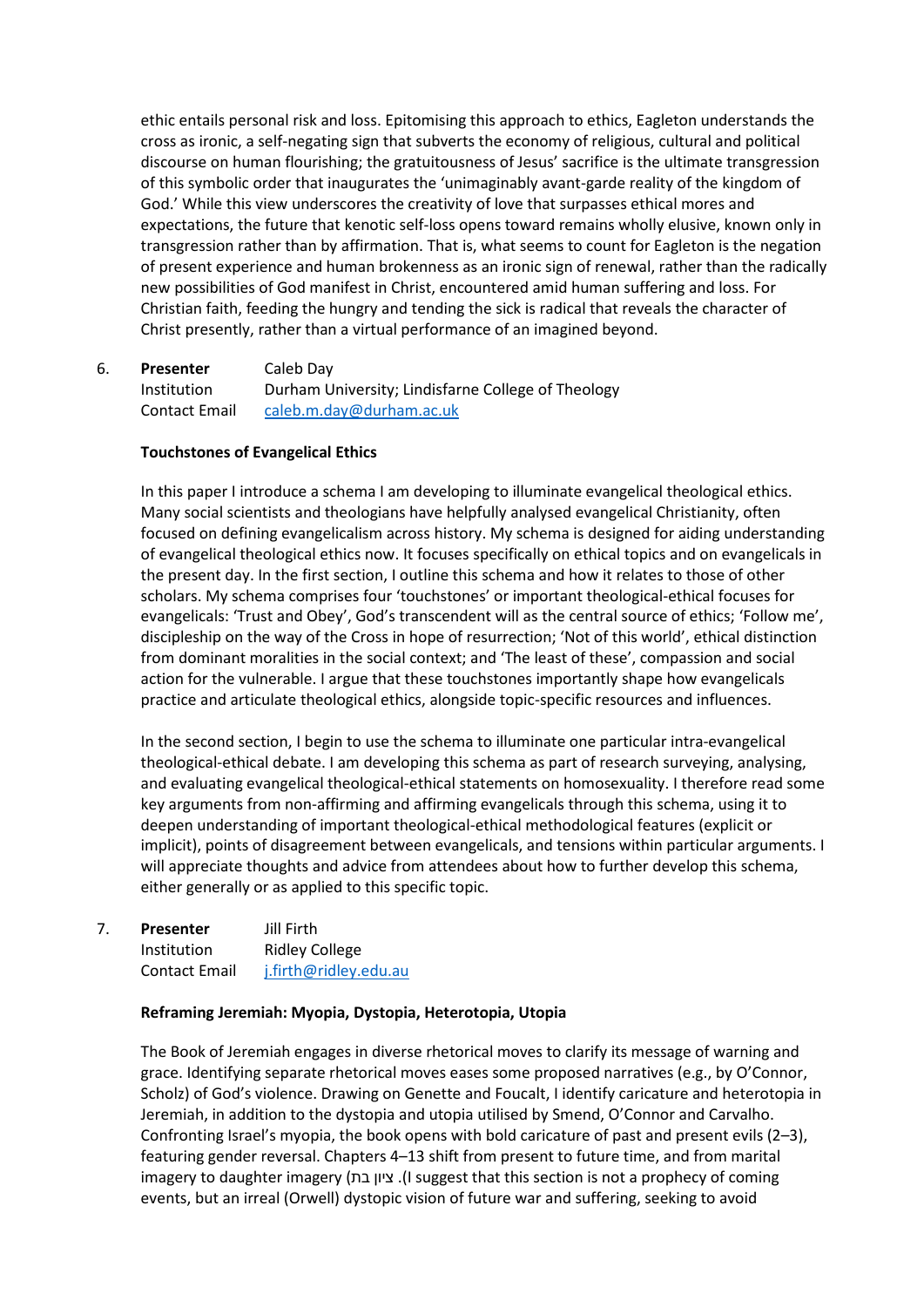bloodshed by evoking pity and shame. I propose Foucalt's concept of a heterotopia to reframe the exile in Babylon as the eye of the storm, a place of safety where women and men can thrive and be blessed (24.6; 29.5–7). Foretastes of the utopia which will follow the exile are experienced through peaceful living and flourishing in the heterotopia of Babylon (29. 5–7), and in the land under Gedaliah (40.10). In the utopia of Chapters 30–31, dark images are reversed from Chapters 1–20, in the depiction of the future restoration and return to the land. Adding a present heterotopia to a future utopia enhances the vision of God's grace in the book.

| 8. | Presenter            | Matthew James Gray            |
|----|----------------------|-------------------------------|
|    | Institution          | <b>Tabor College Adelaide</b> |
|    | <b>Contact Email</b> | mgray@tabor.edu.au            |

#### *Theosis* **as an Impetus for Asset-Based Community Engagement in the Early Church**

This paper draws from the seemingly-unrelated fields of Patristics and community development studies. It explores the Early Church's emphasis on *theosis*, arguing that it became the impetus for Christians acts of community engagement. Too often, *theosis* is seen primarily (if not exclusively) as a theological doctrine rather than a basis of praxis. Yet as Christopher Hall has argued, the early Church had a more wholistic approach, whereby its theology was lived out in its daily rhythms: discipleship was driven by *askesis*, "training, exercise", the application of theological realities. Therefore, *theosis*' emphasis that "God had become human so that humans could become like God", the restoration of the *imago Dei*, and the affiliated emphasis on becoming Christlike, fuelled all that they did, including their community engagement.

Early Christians helped the destitute as a form of pursuing Christlikeness, *theosis*: Christ had "come down" (*kenosis*) so that people could "go up" (*theosis*). Therefore, in pursuing Christlikeness, Christians were compelled to "go down" to help the lost and destitute. Moreover, *theosis*  redefined "helping" the destitute, moving it away from a needs-based approach that would only create dependency syndrome. If Christ had come to make people Christlike, then helping others become Christlike, improving the status of the downcast, was essential to *theosis*. Finally, those raised from destitution would, in turn be compelled to help others, and the cycle continued. Such an approach is consistent with what is now called an asset-based approach to community engagement, whereby a community is not defined by what it lacks, but rather what it can grow to become.

9. **Presenter** Myk Habets Institution Laidlaw College Contact Email [mhabets@LAIDLAW.AC.NZ](mailto:mhabets@LAIDLAW.AC.NZ)

#### *Theological* **Theological Interpretation of Scripture**

Theological Interpretation of Scripture is a discipline that is growing in popularity and usefulness. This popularity has spawned many proposals for what Theological Interpretation of Scripture is and how it should be conducted. Evident within these proposals two general approaches to Theological Interpretation of Scripture can be identified: the biblical and the theological. While complementary, these approaches to Theological Interpretation of Scripture differ. Observing these differences allows for mutual appreciation between the two approaches. It also provides an opportunity to clarify further what theologians are doing when they undertake a *theological*  theological interpretation of Scripture. After specifying what a *theological* Theological Interpretation of Scripture is by employing a six-point rubric which incorporates general and special hermeneutics, the differences between approaches to Theological Interpretation of Scripture by biblical scholars and theologians will be illustrated.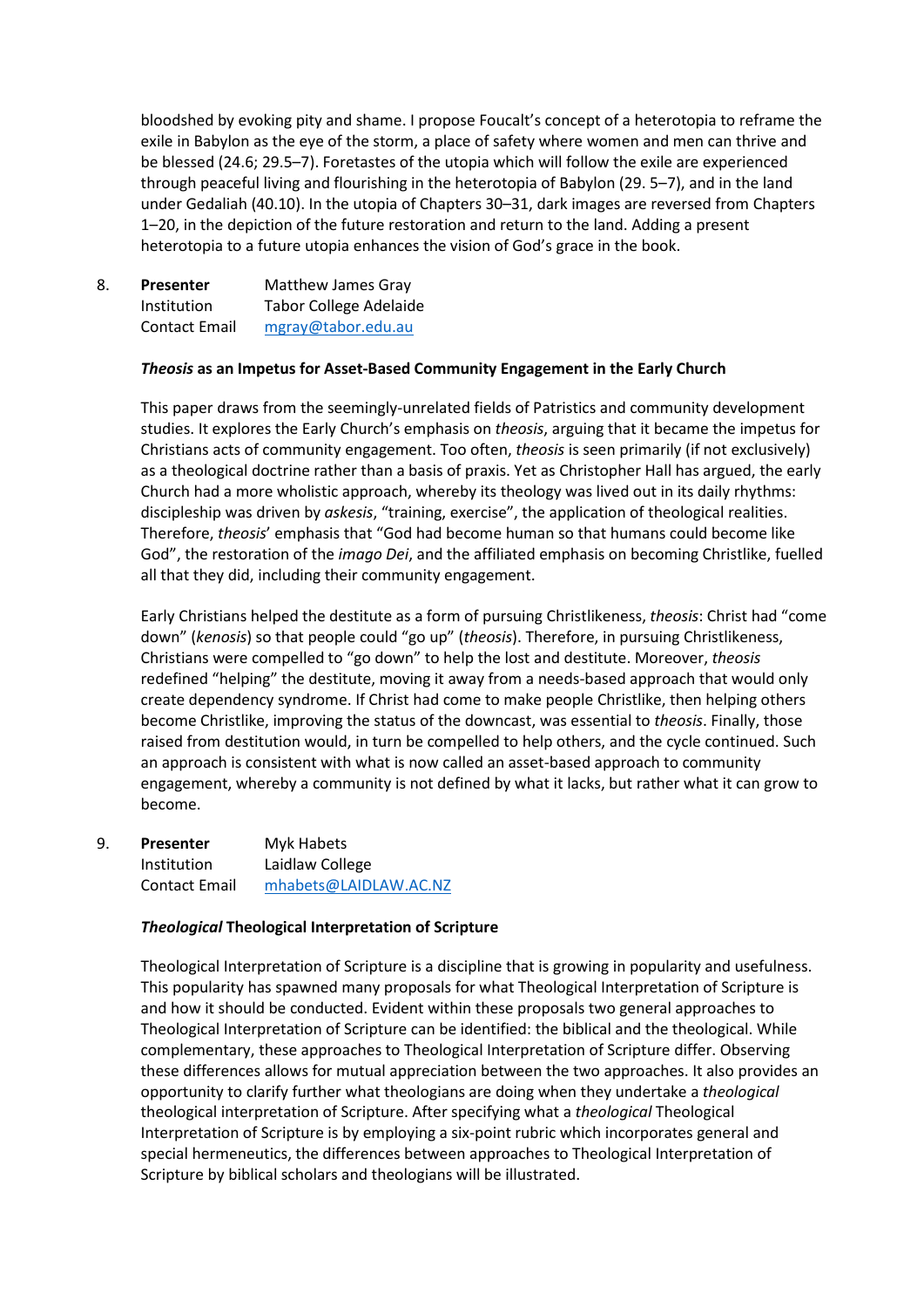# 10. **Presenter** Mark Jennings Institution Wollaston College Contact Email [mjennings@perth.anglican.org](mailto:mjennings@perth.anglican.org)

# *Adiaphora***: On the Israel Folau Case, Heterodoxy, and Heterosexuality in Conservative Australian Christianity**

In April 2019, tri-sport athlete Israel Folau was sacked by their employer, Rugby Australia and the Waratahs Rugby Union club, for posting anti-gay and anti-trans messages on social media. Folau sued, and the parties settled out of court for an undisclosed settlement. The "Israel Folau case" was widely debated in Australia and internationally, with some claiming that Folau's employer was entitled to sack the athlete, while others defended Folau's freedom to express their views. Although Folau claimed to be expressing genuinely-held Christian beliefs, on previous occasions Folau has publicly articulated heterodox anti-Trinitarian ideas. For most of Christian history, orthodox beliefs concerning the Triune nature of God have been central to Christianity. Same-sex desire, on the other hand, has been variously tolerated and censured, but has for the most part been regarded as adiaphora – matters of marginal importance. In this presentation, I argue that the public support Folau received from two conservative Australian Christian bodies—the Australian Christian Lobby and the Anglican Diocese of Sydney—suggests that 'orthodox' sexuality is now of central importance, and orthodox belief is now consigned to adiaphora. I hope to offer some answers to the questions as to why this reversal has taken place, and what the implications of it have already been for conservative Christianity and LGBTQ+ people and issues in Australia.

# 11. **Presenter** Philip Kariatlis Institution St Andrew's Greek Orthodox Theological College Contact Email [pkariatlis@sagotc.edu.au](mailto:pkariatlis@sagotc.edu.au)

#### **Environmental Ethics: The Contribution of Ecumenical Patriarch Bartholomew**

Marked by a profound awareness of the environment crisis, His All-Holiness Ecumenical Patriarch Bartholomew I, since taking the helm of the Orthodox Church in 1991, has continued to draw attention to the world's sacredness and to the urgent need for humanity's profound change in attitude towards creation. Seeing the world from within a sacramental framework, the Ecumenical Patriarch has issued countless declarations, wherein the inherent value of all creation has been affirmed and the mistreatment of the world has been identified as being nothing less than sin. This has resulted not only in an increased reawakening of a sense of the world's sacredness, but also brought to light some of the wider ethical ramifications relating to the protection of the natural world. After briefly exploring some of the principal initiatives and activities throughout his thirtyyear tenure, the paper will explore some of the more salient aspects of the Ecumenical Patriarch's environmental ethics together the theological vision underpinning these. It will be argued that the emphasis on becoming communicants and not consumers of the world, together with the repeated call for gentle stewardship so as to bring the entire created realm into God's final kingdom, merits the ongoing attention for those interested in the world's ultimate transfiguration.

# 12. **Presenter** Grenville Kent Institution ACOM; Morling College Contact Email [grenville@rema.tv](mailto:grenville@rema.tv)

#### **Hugh Hefner's Missionary Position**

*Playboy* founder Hugh Hefner considered himself a "missionary" of a new sexual ethic founded not on dogma or tradition or the guilt he associated with his Methodist childhood but on research and reason. He critiqued Judaeo-Christian views at a popular level in his bestselling magazine and at a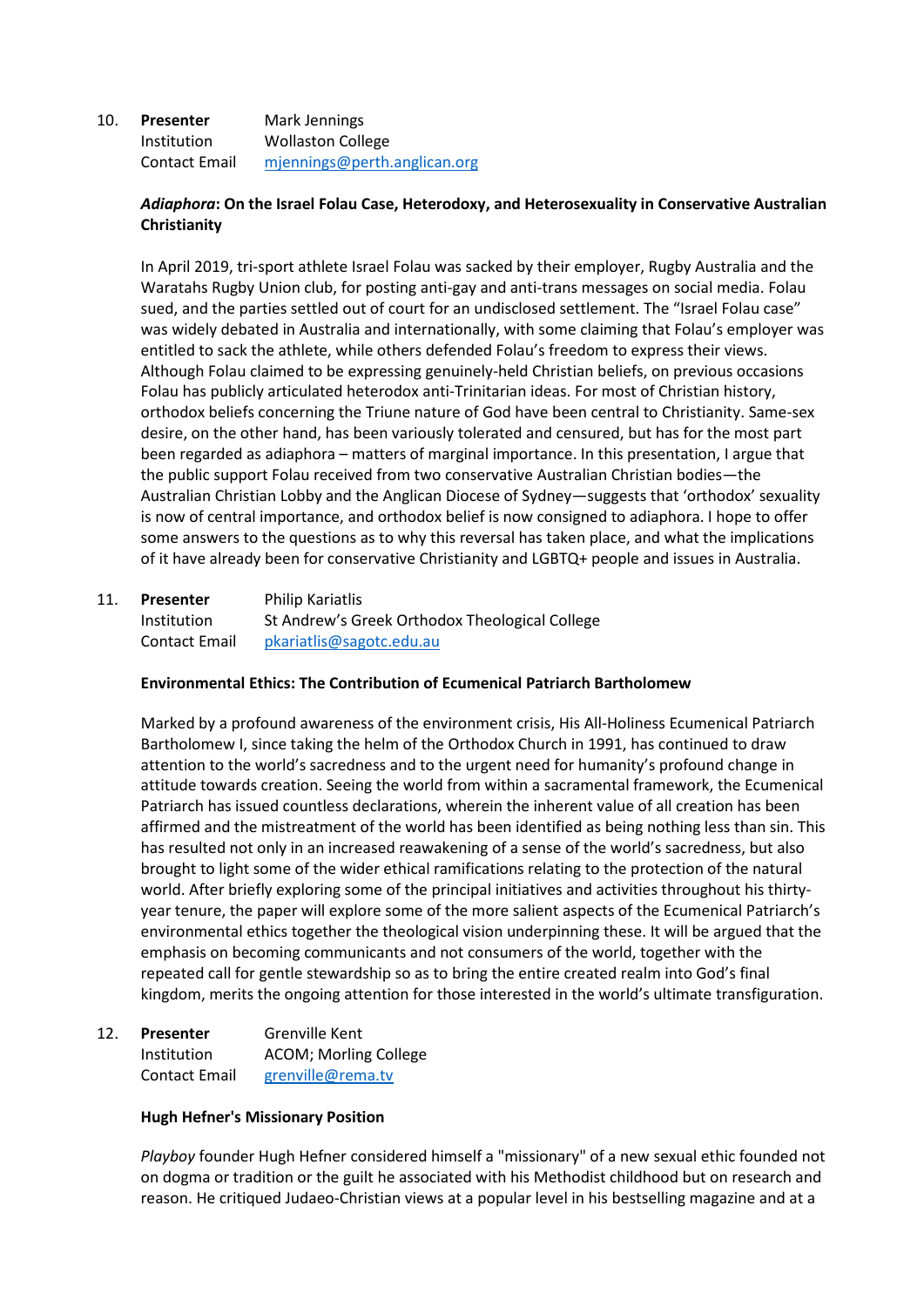more intellectual level in his 250,000-word magnum opus *The Playboy Philosophy*, as well as numerous media appearances debating clergy. With Hefner's cultural impact now being taken seriously (e.g. Elizabeth Fraterrigo, *Playboy and the Making of the Good Life in Modern America*, Oxford University Press, 2009; Daniel C. Gunn, *Hugh Hefner's God: Religion in Playboy Magazine*, a 2014 Drew doctoral thesis; Steven Watts, *Mr Playboy: Hugh Hefner and the American Dream*, John Wiley & Sons, 2008), this paper summarises Hefner's critiques and begins to ask how Bible believers might best respond in the light of 60 years of social science data around the Sexual Revolution.

13. **Presenter** DJ Konz Institution Alphacrucis College Contact Email

# **The Kingdom of God as the Divine** *Machtergreifung* **('Seizure of Power'): Insights into Karl Barth's Later Political and Eschatological Thought**

In the fourth volume of his *Kirchliche Dogmatik* / *Church Dogmatics*, Karl Barth provocatively employs the term *Machtergreifung* ('seizure of power') in reference to the kingdom of God. The term, usually translated in the English edition as 'coup d'etat', is particularly striking because of its common use in Barth's context and since to refer to the National Socialist 'seizure of power' under Hitler in January 1933 and proceeding months. Despite its striking nature, Barth's use of the term, in a number of flourishes across *CD* IV/2, IV/3, and IV/4, has attracted little attention to date. What did Barth intend to communicate by adopting the term? And how might it inform and be reconciled with his theology of the church and state, both of which he regards as existing under divine governance and providence?

This paper will draw on Barth's use of the term to present a number of key insights into Barth's understanding of the disruptive lordship of God in eschatological confrontation with human hearts, history, and government.

| 14. | Presenter            | Rachel Anne-Lyne Krohn            |
|-----|----------------------|-----------------------------------|
|     | Institution          | <b>Trinity College Queensland</b> |
|     | <b>Contact Email</b> | rachel.krohn@trinity.qld.edu.au   |

#### **Do You See What I See?: A Syntactic Analysis of the Verb** *r'h* **in the Book of Genesis**

God *saw* that it was good. You are the God who *sees* me. God himself will *see* to the burnt offering, my son.

The verb *r'h* (to see) is used throughout the book of Genesis at moments of great literary and theological import. While this has been acknowledged by commentators for centuries, the use of the verb *r'h* in the book of Genesis has not been well understood. This may be due to a dearth of studies based on a clear methodology and theory of language: "Without a theory, data are worthless, since they cannot be interpreted; without a clear methodology by which data are interpreted in light of a theory, the conclusions drawn can be nothing but suspect" (Holmstedt 2016: 19). This paper uses generative linguistic theory to analyze the valency of the verb *r'h* in the book of Genesis to demonstrate that specific syntactic patterns create specific semantic nuances, and that these nuances provide fresh insight into the theology and narrative strategy of its authors.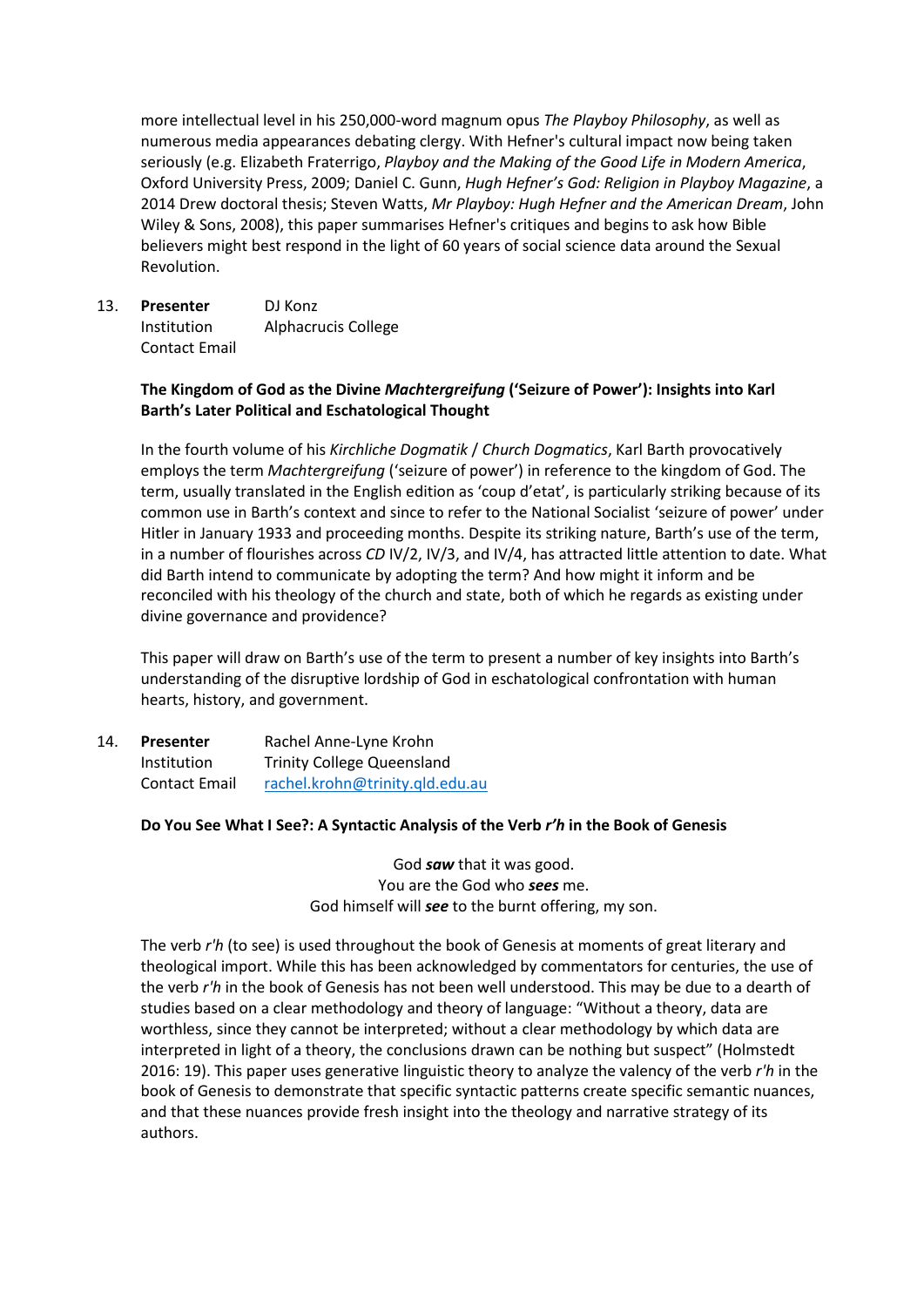# 15. **Presenter** Chase Kuhn Institution Moore Theological College, Sydney Contact Email [chase.kuhn@moore.edu.au](mailto:chase.kuhn@moore.edu.au)

### **The Goodness of God and Morality**

The dismissal of the metaphysical is widely recognized, especially following MacIntyre, as the seat of modern moral confusion. Theology proper fills this metaphysical void, but the nature of the relationship between God and goodness remains a puzzle within theological ethics. Namely, how does a reckoning of God's goodness, proper to His (uncreated) essence, impact our understanding of creaturely realities. This paper proposes a retrieval of the goodness of God's being as the foundation of moral reality. Engaged of historical voices is focused on Augustine and Aquinas, with some interaction with the Reformed Orthodox after them. Attention is given to the correlation between the divine essence, will, and works. The divine works ad intra must be considered before turning to the divine works ad extra. The fundamental difference between uncreated and created being is shown not to discount moral reality, but instead serves as the foundation of it. The conclusion of the paper is that God's essence guarantees the goodness of the creation and serves as the ultimate reference point for morality.

16. **Presenter** Greg Liston Institution Laidlaw College Contact Email

# **Spirit, Church, and Mission: A Pneumatological Perspective on Ecclesial Witness**

This paper explores the church's missional role in the world through an intentionally pneumatological perspective. Initially arguing that ecclesiology and missiology are mutually informing doctrines, it develops a dialogical approach for viewing missiology from the vantage point of ecclesiology. This contrasts with and complements the more common approach where missiology is seen as determinative of ecclesiology. The final and major section then uses this perspective to sketch out the constituent features of the church's mission, particularly when the Spirit's role is viewed as primary and constitutive. This results in a broad, grounded, and balanced understanding of the church's mission. It is as the church lives out the breadth and depth of this mission that the world sees the church for what it truly is, much more than a mere human institution, but a group of people defined and enlivened by the presence of the Spirit of God.

17. **Presenter** Mick Pope Institution University of Divinity Contact Email

#### **In the Beginning: Genesis 1, the Holiness School, and Christian ethics in the Anthropocene**

Human civilization faces an existential crisis of its own making, known as the Anthropocene. This new geological era is characterized by rapid economic growth and concomitant impacts on various aspects of the Earth. These impacts include ozone depletion, the so-called sixth mass extinction, and climate change. The logic of the Anthropocene lies in Capitalism, whose origins are properly traced back to the beginnings of settler colonialism. This implicates Christianity, both in the colonial separation of non-Europeans from the imago Dei, as well as in the resonances of right wing religious and market fundamentalisms in the modern period. Furthermore, Western Christianity struggles to accommodate ideas such as the personhood of the nonhuman or understand our relationship with them in other than utilitarian terms. The Holiness school of the Hebrew Bible offers a perspective from which to develop such ideas. The first creation story (Gen 1:1-2:3) is an aetiological account of the Sabbath, the creation of sacred time. It is also an account of the construction of the protological temple, the creation of sacred space. Sabbath observance is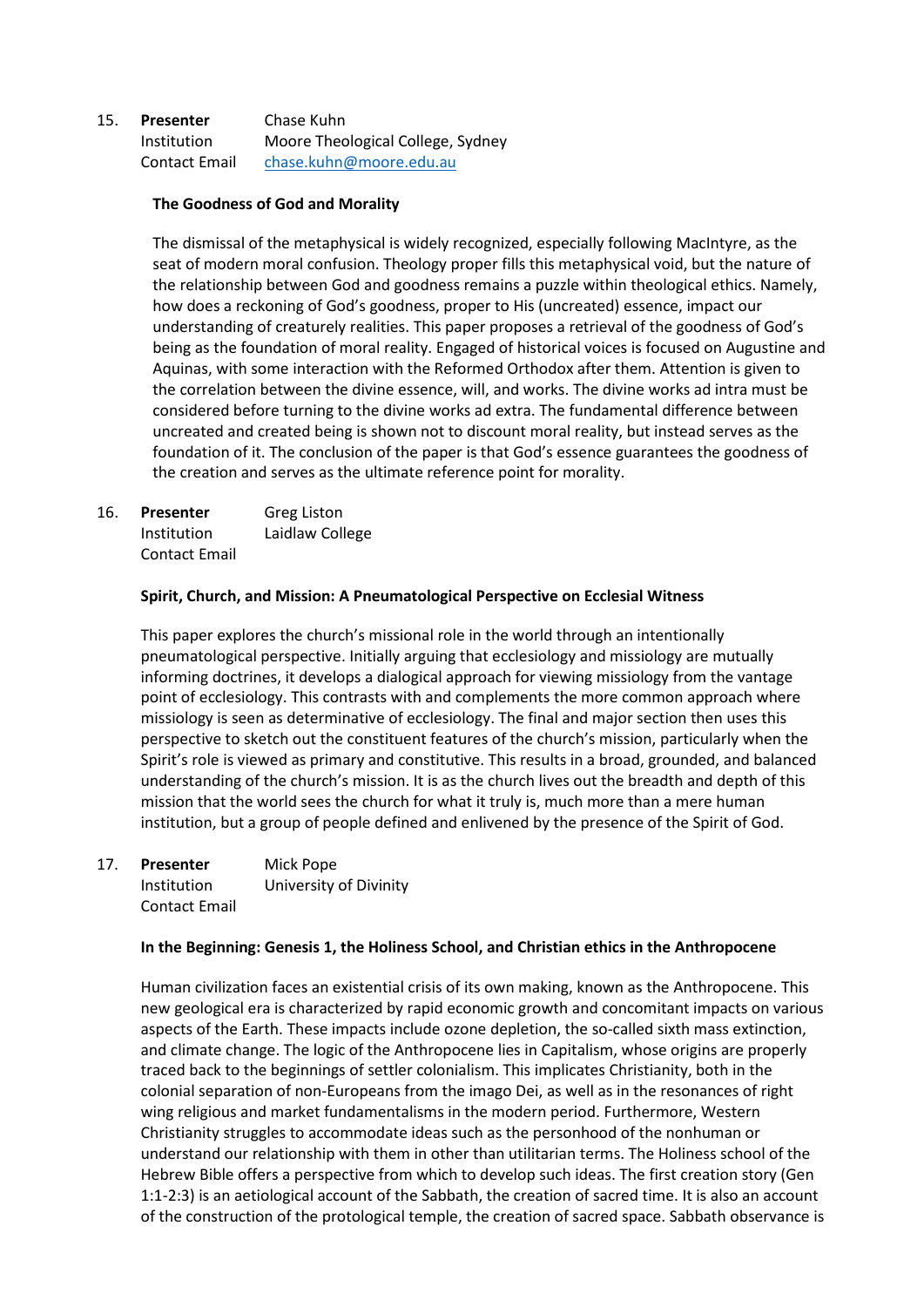a way of maintaining order in creation, mimetically re-enacting the initial ordering acts of God. However, Sabbath observance is not for Israelites alone. As demonstrated in Leviticus, the land of Israel itself has a relationship to God prior to the covenant relationship between Israel and God. It has its own rights and obligations to enjoy Sabbath rest. The mutual Sabbath obligations of land and people form the basis of a Christian ethic for the Anthropocene. The grounding of these obligations in a creation narrative hint also at the universal nature of these obligations.

18. **Presenter** David C. Ray Institution Ridley College Contact Email

#### **Blame-Fixing in Psalm 78: An Attempt to Maintain Collective Innocence**

Whereas there is much commentary on the historic backdrop of the Asaph Psalms, the nature of the central conflict between God and the "fathers" has received less attention, particularly in studies on Psalm 78. This study explores the negative relationship between God and Israel's inner and outer enemies from the view of the authority-figure psalmist. First, the psalmist forces intergenerational divisions between the fathers and sons of Ephraim in order to fix blame on past generations for the predicament faced the contemporary generation ("internal" enmity). Second, the central opponent is presented in two key figures, which both serve as collateral damage for divine correction of God's people ("external" enmity). Third, the psalmist maintains the innocence of God's collective people by presenting the sons of Judah as the righteous remnant. Together these conflicts serve to offer the hearer hope in present leadership, albeit one which has not considered its personal contribution to the plight of God's people. The segmentation of text into binary oppositions of negative association is reflective of the simplicity of relations built upon hatred.

| 19. | <b>Presenter</b> | Michael J. Rhodes            |
|-----|------------------|------------------------------|
|     | Institution      | <b>Carey Baptist College</b> |
|     | Contact Email    | michael.rhodes@carey.ac.nz   |

#### **Just Wisdom: Exploring Proverbs' Account of Justice in Dialogue with Virtue Ethics**

Scholars continue to explore the potential relationship between the so-called "wisdom literature" of the Bible and virtue ethics. Brown argues that Proverbs, at least, "seems most fully congenial to virtue ethics," and Keefer's recent monograph on virtue ethics in Proverbs makes a strong case in support of this contention.

Given this, it is somewhat surprising that more attention has not been given to the relationship between virtue ethics and the concept of justice in Proverbs. While the importance of justice to the book has been regularly identified, the question of whether Proverbs understands justice as a virtue, and if so, how understanding Proverbial justice as a virtue might impact interpretation, demands further exploration. This line of inquiry is especially important given that virtue ethics historically emphasizes both the importance of justice and the essential relationship between prudence, or practical wisdom, and justice.

In this paper, then, I will explore whether virtue ethics proves a useful interpretive partner for understanding justice and its relationship to wisdom in Proverbs. First, I will briefly identify the way that the Prologue (1:1-7) and second lecture (2:1-22) use language related to justice (cf. *ṣeḏeq*, *mišpāṭ*, and *mêšārim*) to identify justice as related to, and, indeed, a constituent part of the telos of the acquisition of wisdom. Second, I will demonstrate that Proverbs portrays justice in ways that resonate with the virtue tradition, at least inasmuch as acquiring justice involves gaining a moral disposition, through both teaching and practice, that empowers a person to know, desire, delight in, and successfully pursue that which is just, on the one hand, and identify, loathe, fear,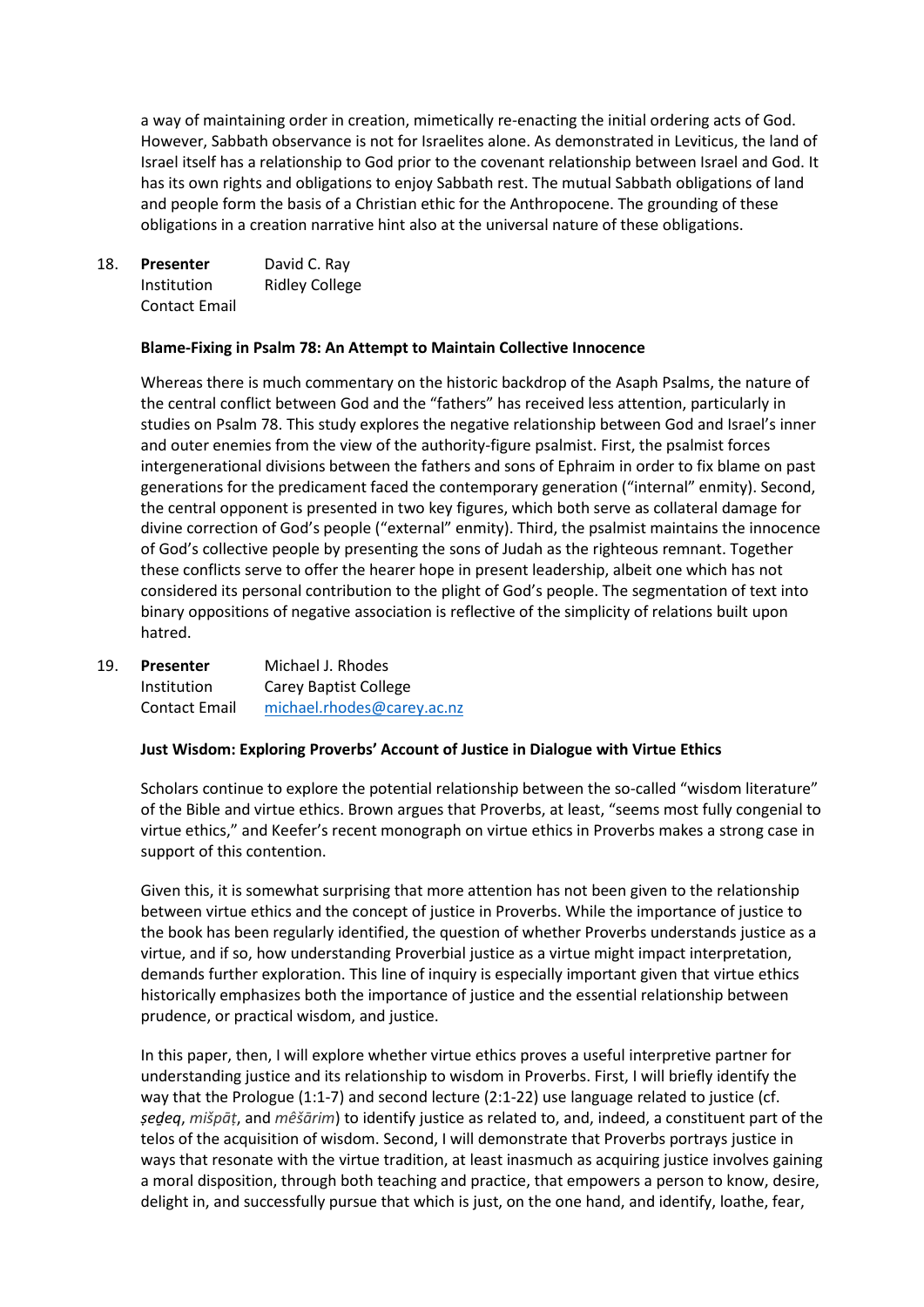and avoid that which is unjust on the other (cf. bāṣa language in 1:8-19; 15:27; 28:16; *ṣeḏeq*/*mišpāṭ* language in 21:1-31). Third, I will suggest that Proverbs' wisdom teaching on economic life, not least as that teaching is embodied in the "woman of valor" in in 31:10-31, serves, in part, to inculcate the kind of wise economic practice necessary for the work of economic justice.

20. **Presenter** Jacqueline Service Institution Charles Sturt University Contact Email [jservice@csu.edu.au](mailto:jservice@csu.edu.au)

#### **Just Worship: Triune Being and the Essential Symbiosis of Worship and Justice**

This paper explores, through Trinitarian theological and philosophical categories, the essential symbiosis of worship of the Triune God and acts of justice, not only in the divine life, but significantly for the creature. Through consideration of Triune theology and metaphysics, it is proposed that the patterning of creaturely worship has its ontological norm in the dynamics of triune life. On such a basis, the paper argues that patterned on the divine norm, faithful creaturely expressions of worship are necessarily marked by both apprehension of the Triune God and participatory praxis of social justice. The paper, therefore, offers a theological antidote to expressions of truncated worship - where either justice is omitted as inherent to worship, or Triune being is omitted as inherent to justice.

21. **Presenter** Lynne Taylor Institution University of Otago Contact Email [lynne.taylor@otago.ac.nz](mailto:lynne.taylor@otago.ac.nz)

# **Jumping Online: Learning from One Church's Embrace of Digital Worship, Ministry and Mission**

The Covid-19 pandemic forced churches across the world to radically adapt their worship, ministry and mission practices. Although New Zealand eliminated community transmission of the virus and returned to safe, in person worship relatively quickly, some churches (including ABC) continue to invest in online worship and ministry. This paper takes a case study approach, drawing on leadership interviews and focus groups, and content analysis of services to explore the motivation for and fruitfulness of their ongoing response. For ABC's leadership, the necessary pivot to online offered challenge and opportunity as they communicated the message of faith, connected with their congregation and with newcomers, and explored new forms of worship and ministry. In conversation with themes of potentiality and sufficiency from Andrew Root's *Congregation in a Secular Age*, this paper offers an analysis of one church's journey and provides insights for churches similarly committed to ongoing online ministry.

## 22. **Presenter** Steve Taylor Institution Flinders University Contact Email [kiwidrsteve@gmail.com](mailto:kiwidrsteve@gmail.com)

#### **Bono's Scripture in Song: Theological Ethics in the Performing of the U2 Catalogue**

Theological ethics involve reflection on how Christian beliefs are embodied in life and practice. Such reflection occurs not only within academic contexts but equally in contemporary popular culture. Take the world's biggest band U2. They perform songs that request "Jesus say something," including about apartheid ("Silver and Gold"), Aids ("One") and American interference in Nicaragua and Iraq ("Bullet the Blue Sky"). For Bono, U2's lead singer, the Psalms are a guiding thread (Canongate, 1999). Meanwhile, U2's fourteen studio albums contain seventy-five Scripture